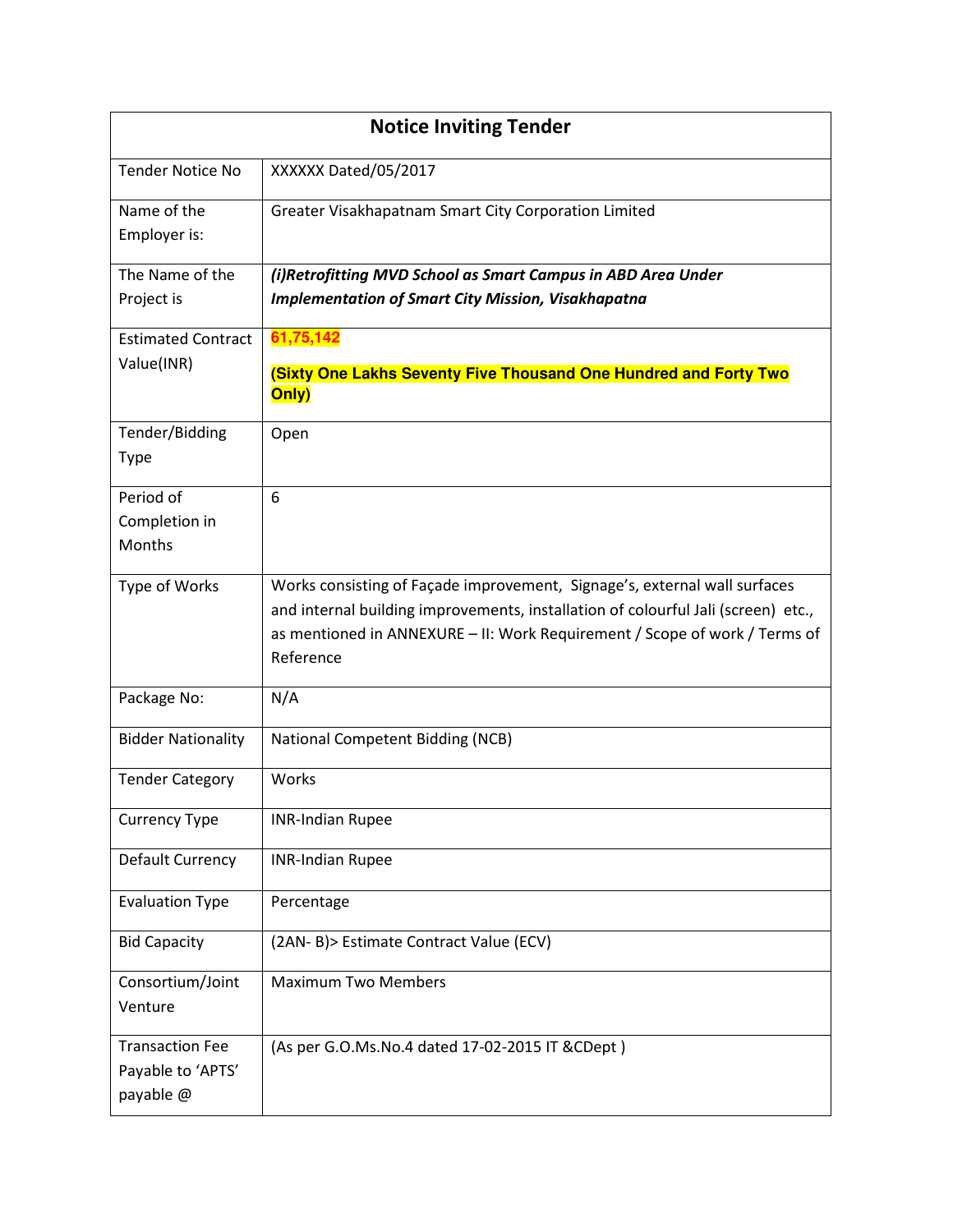| Hyderabad                                    |                                                                                             |  |  |  |
|----------------------------------------------|---------------------------------------------------------------------------------------------|--|--|--|
| <b>TENDER DATES:</b>                         |                                                                                             |  |  |  |
| <b>Bid Document</b>                          | Xx/05/2017 7.00 P.M                                                                         |  |  |  |
| Down Load Start                              |                                                                                             |  |  |  |
| Date & Time                                  |                                                                                             |  |  |  |
| <b>Bid Document</b>                          | Xx/05/2017 3.00 P.M.                                                                        |  |  |  |
| Down Load End                                |                                                                                             |  |  |  |
| Date & Time                                  |                                                                                             |  |  |  |
| <b>Bid Submission</b>                        | XX/05/2017 3.30 P.M.                                                                        |  |  |  |
| Closing Date &                               |                                                                                             |  |  |  |
| Time                                         |                                                                                             |  |  |  |
| <b>Bid Validity Period</b>                   | 90Days                                                                                      |  |  |  |
| <b>Tender Inviting Authority Particulars</b> |                                                                                             |  |  |  |
| Officer Inviting                             | Managing Director, Greater Visakhapatnam Smart City Corporation                             |  |  |  |
| <b>Bids</b>                                  | Limited(GVSCCL), Visakhapatnam                                                              |  |  |  |
| <b>Bid Opening</b>                           | Managing Director (GVSCCL)                                                                  |  |  |  |
| Authority                                    |                                                                                             |  |  |  |
| Department                                   | ROOM NO 306, TENNETI BHAVAN, ASILMETTA, VISAKHAPATNAM, ANDHRA                               |  |  |  |
| Address for                                  | PRADESH, INDIA, Pin; 530003;                                                                |  |  |  |
| Submission of<br>Documents                   | Telephone: +91-891-2746301-7                                                                |  |  |  |
|                                              | Facsimile No: +91-891-2568545                                                               |  |  |  |
|                                              | Electronic mail address: visakhapatnamsmartcity@gmail.com                                   |  |  |  |
|                                              | Web page: www.apeprrocurement.gov.in (for downloading, Uploading and<br>submission of Bids. |  |  |  |
|                                              | PMC: Email: Prabhu.Sheelavantha@aecom.com                                                   |  |  |  |
| Last date of receipt                         | By Electronic submission/Physical Submission (Within 7 days from Publishing of              |  |  |  |
| of queries on                                | NIT). Replies to the Pre-Bid addendum queries will be uploaded in E-                        |  |  |  |
| Tender                                       | Procurement Platform as corrigendum/addendum.                                               |  |  |  |
|                                              | NOTE: The Bidders shall check the addendum before final submission of bids.                 |  |  |  |
| <b>Bid Security (EMD)</b>                    | 1% at the time of submission of Bids and 1.5 % as Performance                               |  |  |  |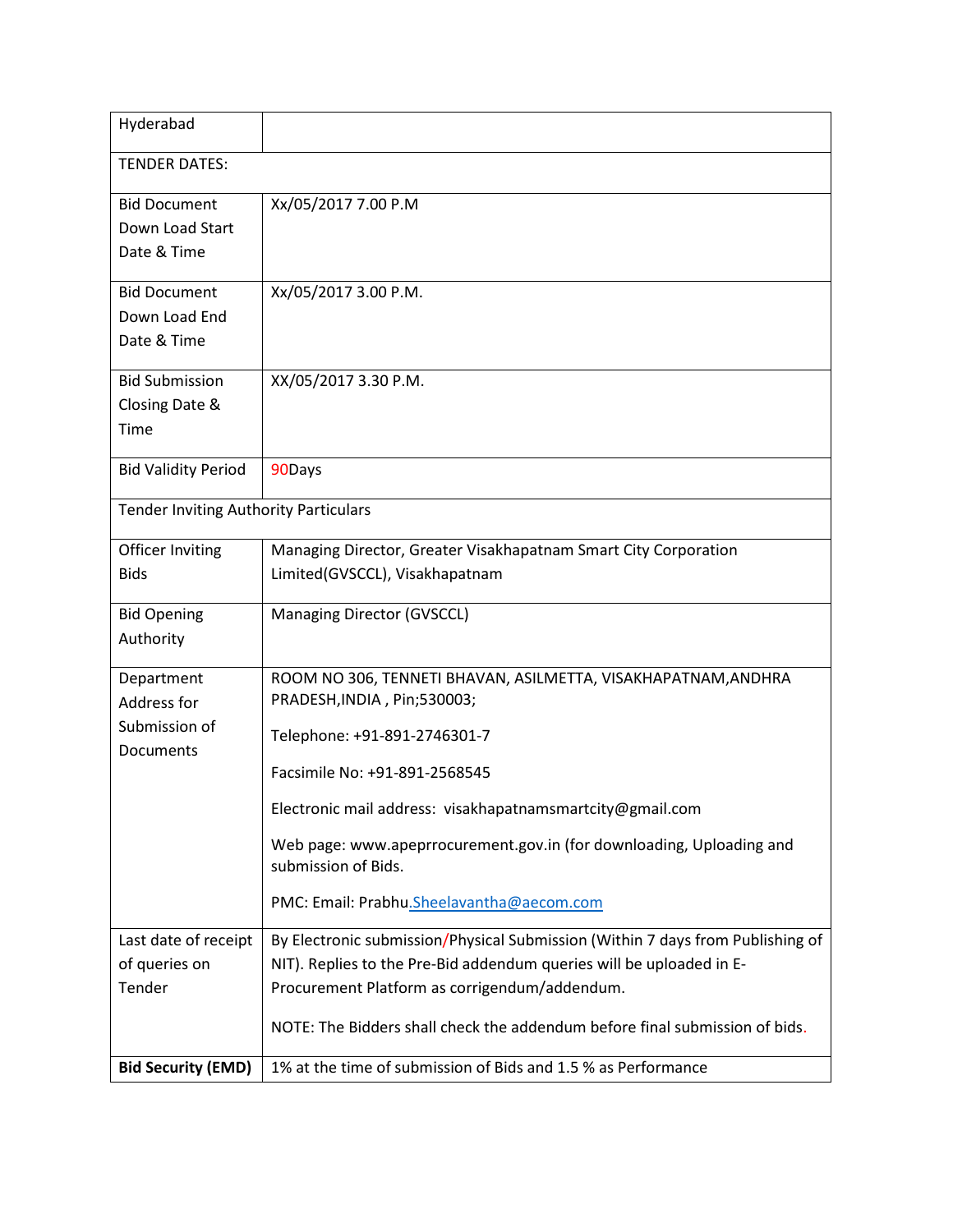| Details:                                 |                                                                                                     | Guaranteebefore theexecution of Agreement.                      |             |                          |                      |  |  |
|------------------------------------------|-----------------------------------------------------------------------------------------------------|-----------------------------------------------------------------|-------------|--------------------------|----------------------|--|--|
| <b>Bid Security in</b>                   |                                                                                                     | Managing Director, Greater Visakhapatnam Smart City Corporation |             |                          |                      |  |  |
| Favour of                                |                                                                                                     | Limited(GVSCCL), Visakhapatnam                                  |             |                          |                      |  |  |
| <b>Required Tender Document Details:</b> |                                                                                                     |                                                                 |             |                          |                      |  |  |
| S.No.                                    | <b>Document Name</b>                                                                                |                                                                 |             | <b>Stage</b>             | <b>Document Type</b> |  |  |
| $\mathbf{1}$                             | <b>Registration Certification</b>                                                                   |                                                                 |             | Pre-Qualification        | Mandatory            |  |  |
| $\overline{2}$                           | <b>EMD</b>                                                                                          |                                                                 |             | Pre-Qualification        | Mandatory            |  |  |
| 3                                        | <b>Transaction Fee Details</b>                                                                      |                                                                 |             | Pre-Qualification        | Mandatory            |  |  |
| 4                                        | <b>VAT Registration Copy</b>                                                                        |                                                                 |             | Pre-Qualification        | Mandatory            |  |  |
| 5                                        | <b>PAN CARD</b>                                                                                     |                                                                 |             | Pre-Qualification        | Mandatory            |  |  |
| 6                                        | Annual Turnover Certificate certified by<br><b>Chartered Accountant</b>                             |                                                                 |             | Pre-Qualification        | Mandatory            |  |  |
| $\overline{7}$                           | Experience Certificate as per Tender<br>Document                                                    |                                                                 |             | Eligibility              | Mandatory            |  |  |
| 8                                        | Details of Similar Works complete<br>During thelast Ten Financial years (i.e.<br>From 2007 to-2017) |                                                                 |             | Eligibility              | Mandatory            |  |  |
| 9                                        | Solvency Certificate                                                                                |                                                                 |             | Eligibility              | Mandatory            |  |  |
| 10                                       |                                                                                                     | Works on hand                                                   |             | Eligibility              | Mandatory            |  |  |
| 11                                       | If any other documents as per Tender<br>Document                                                    |                                                                 | Eligibility | Mandatory                |                      |  |  |
| 12                                       | <b>Key Critical Equipment</b>                                                                       |                                                                 |             | Eligibility<br>Mandatory |                      |  |  |
| <b>General Terms &amp;</b>               |                                                                                                     |                                                                 |             | As per Tender Document   |                      |  |  |
| <b>Conditions/Eligibility</b>            |                                                                                                     |                                                                 |             |                          |                      |  |  |
| <b>General Technical Terms and</b>       |                                                                                                     |                                                                 |             | As per Tender Document   |                      |  |  |
| <b>Conditions(Procedure)</b>             |                                                                                                     |                                                                 |             |                          |                      |  |  |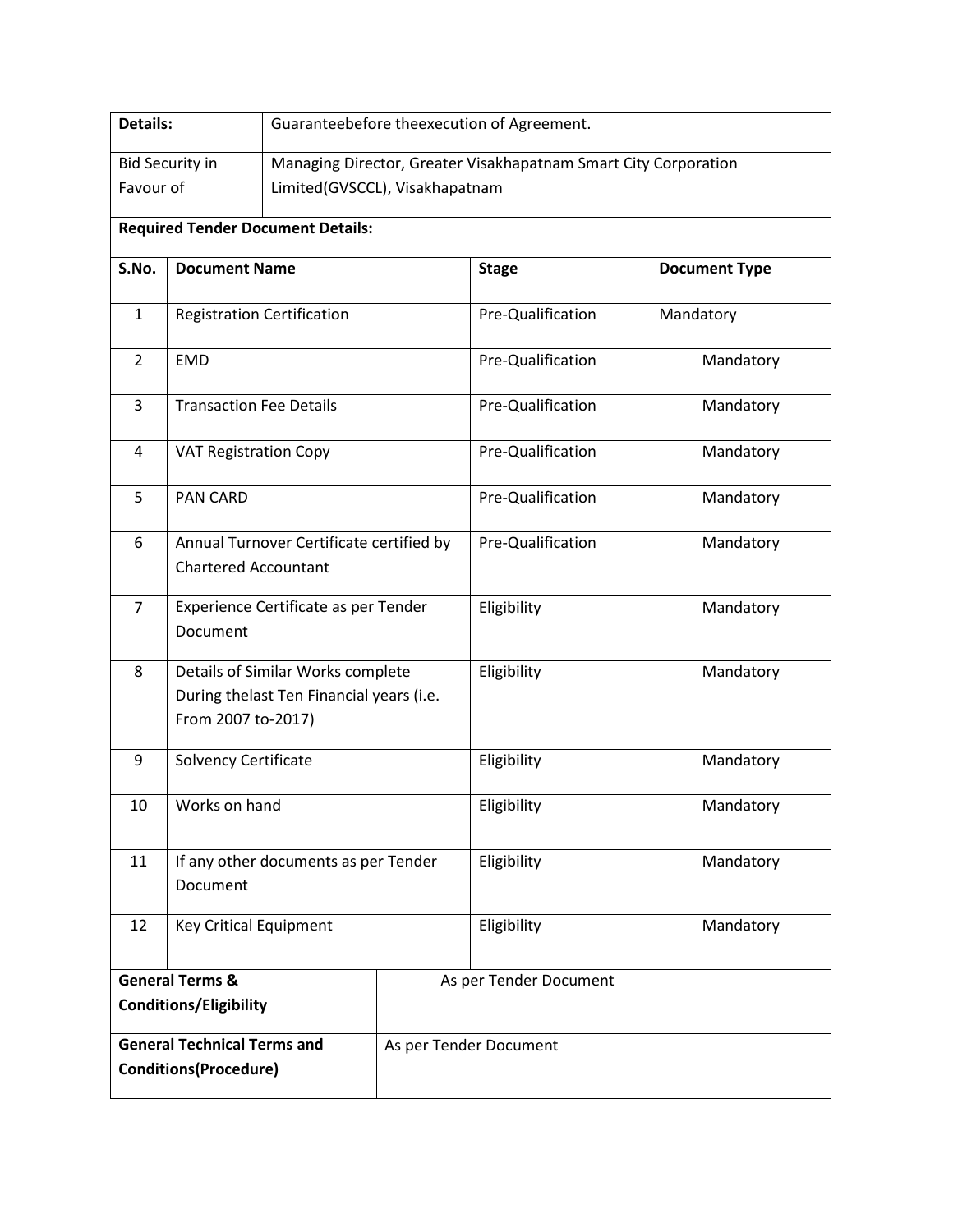| Eligible Class of Contractors as per   |                                      | GO Ms No 94, I&CAD (PWW)      |                           | Class II & Above |                           |                   |
|----------------------------------------|--------------------------------------|-------------------------------|---------------------------|------------------|---------------------------|-------------------|
|                                        |                                      | Department Dt 01-07-2003. And |                           |                  |                           |                   |
| G.O. M's No.                           |                                      | As Amended from Time to Time  |                           |                  |                           |                   |
|                                        | Eligibility & Qualification Criteria |                               | Registration with GoAP or |                  | Min. Last Ten Years (One  |                   |
|                                        |                                      |                               | Equivalent                |                  | Financial Year)           |                   |
|                                        |                                      |                               |                           |                  | INR92,,11,136n any one    |                   |
|                                        |                                      |                               |                           |                  | financial year during the |                   |
|                                        |                                      |                               |                           | last Ten years   |                           |                   |
| <b>Liquid Assets/Credit Facilities</b> |                                      |                               | Rs92,11,136 Cash Flow     |                  |                           |                   |
| <b>Physical Qualification</b>          |                                      |                               | P. C.C/V.R.C.C            |                  | 215Cum                    |                   |
|                                        |                                      |                               | <b>Brick Work</b>         |                  | 30 Cum                    |                   |
|                                        |                                      |                               | <b>Earth Work</b>         |                  | 323Cum                    |                   |
|                                        |                                      |                               | Pavement                  |                  | 101 Sqm                   |                   |
|                                        |                                      |                               | Plastering                |                  | 2225 Sqm                  |                   |
|                                        |                                      |                               | <b>Painting Walls</b>     |                  | 6805Sq.m                  |                   |
| Key Equipment                          |                                      |                               | <b>Concrete Mixer</b>     |                  | 2No'S                     |                   |
|                                        |                                      |                               | Pin Vibrator              |                  | 2No'S                     |                   |
|                                        |                                      | <b>Plate Vibrator</b>         |                           | 3No'S            |                           |                   |
|                                        |                                      | 1NO<br><b>WATER TANKER</b>    |                           |                  |                           |                   |
|                                        |                                      |                               | <b>DG SETS</b><br>1NO     |                  |                           |                   |
| <b>Legal Terms &amp; Conditions</b>    |                                      | <b>As per Tender Document</b> |                           |                  |                           |                   |
| <b>Geographical Particulars:</b>       |                                      |                               |                           |                  |                           |                   |
| S.                                     | <b>State</b>                         | <b>District</b>               | <b>Mandal</b>             |                  | <b>Assembly</b>           | <b>Parliament</b> |
| <b>No</b>                              |                                      |                               |                           |                  |                           |                   |
| $\mathbf{1}$                           | <b>Andhra Pradesh</b>                | <b>Visakha</b>                | Visakhapatnam             |                  | Visakhapatnam-I           | Visakhapatnam     |
|                                        |                                      | patnam                        |                           |                  |                           |                   |
|                                        |                                      |                               |                           |                  |                           |                   |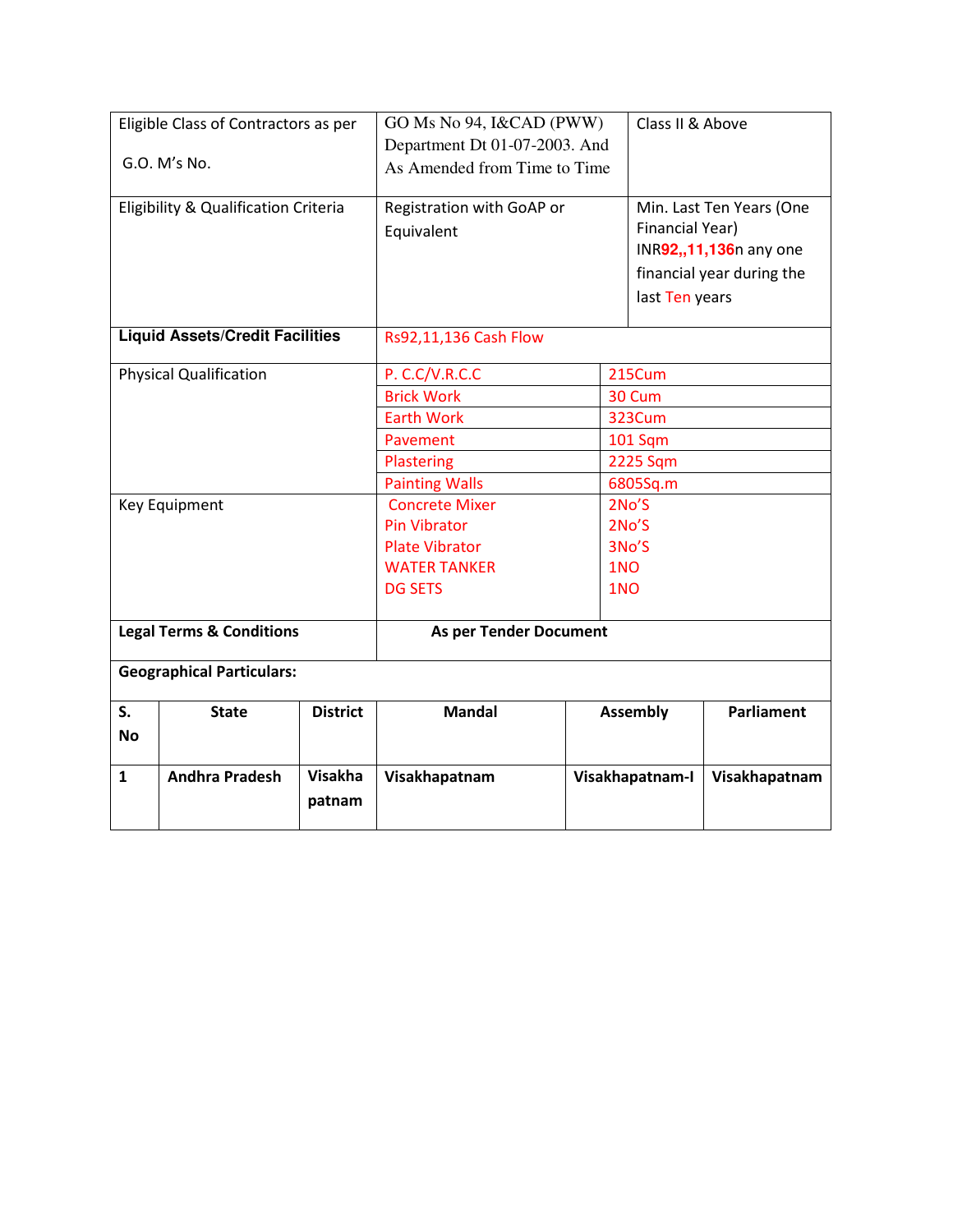## **Procedure for Bid Submission:**

1. The bidder shall submit his response through Bid Submission to the tender on eProcurement platform at www.apeprocurement.gov.in by following the procedure given below. The bidder would be required to register on the e-procurement market place www.apeprocurement.gov.in or https://tender.apeprocurement.gov.in andshall submit their bids online only. The bidders shall submit their eligibility and qualification details, Technical bid, Financial bid etc., in the online standard formats displayed in e Procurement web site. The bidders shall unload the scanned copies of all the relevant certificates, documents etc, in support of their eligibility criteria /technical bids and other certificate/documents in the eProcurement web site. The bidder shall sign on the statements, documents, certificates, uploaded by him, owning responsibility for their correctness/authenticity.Two hard Copies of uploaded technical documents shall be submitted as per the requirement of NIT/RFP. If Financial Bid/Proposal is submitted in hard copy, the bid shall be rejected. Failure to submit the hard copies of technical proposal shall be treated as non-responsive.

The bidder shall attach all the required documents for the specific tender after uploading the same during the bid submission as per the tender notice and bid document. Registration with eProcurement platform:

- 2. For registration and online submission bidders may contact HELP DESK wwwapeprocurement.gov.in or https://tender.apeprocurement.gov.in Digital Certificate authentication: The bidder shall authenticate the bid with his Digital Certificate for submitting the Bid electronically on eProcurement platform and the bids not authenticated by digital certificate of the bidder will not be accepted on the e-procurement platform. For obtaining Digital Signature Certificate, you may please Contact:Andhra Pradesh Technology Services Limited BRKR Bhavan, B-Block, Tank bund Road, Hyderabad-500022.Phone:+91-40-23220305,Fax:+91-40-23228057(OR)you may please contact Registration Authorities of any Certifying Authorities in India. The list of CA's available can be viewed by clicking the link https://tenderapeprocurement.go.in/digital-signature.html#
- 3. Hard copies: (i) vide ref.G.O.Ms.No174, I& CAD dept dated 1-9-2008, and submission of original hardcopies of the uploaded scanned copies of Proof of online payment (Remittance) /BG towards EMD/Bid Security by participating bidders to the tender inviting authority before the opening of the price bid is dispensed forth with. (ii)All the bidders shall invariably upload the scanned copies of Proof of Online Payment (remittance)/BG in eProcurement system and this will be the primary requirement to consider the bid responsive. (iii)The department shall carry out the technical evaluation solely based on the uploaded certificates/documents, Proof of Online Payment. (Remittance/BG towards EMD in the eProcurement system and open the price bids of the responsive bidders. (iv)The department will notify the successful bidder for submission of original hardcopies of all the uploaded documents, Proof of online Payment (Remittance)/BG towards EMD prior to entering into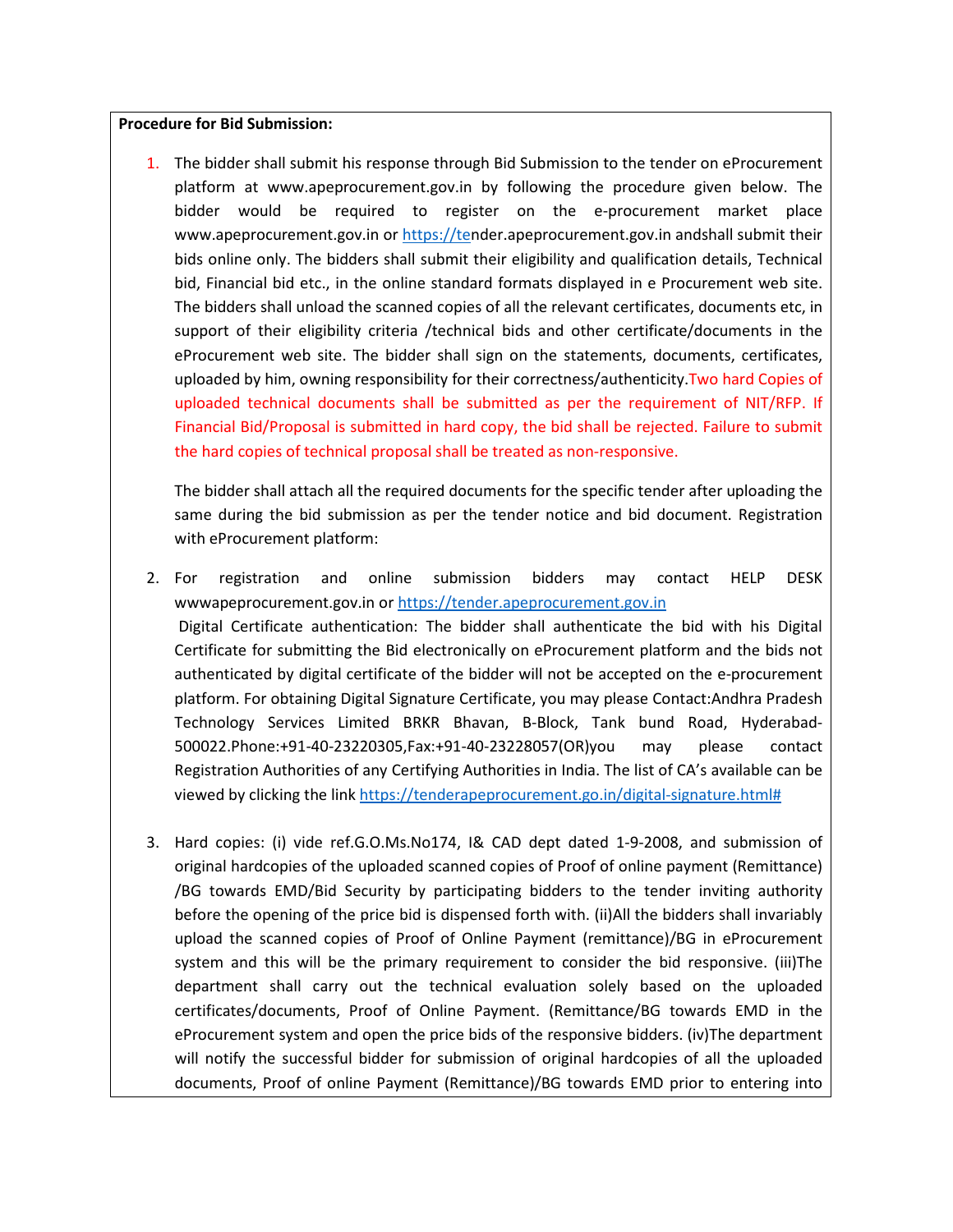agreement. (v)The successful bidder shall invariably furnish the original proof of online Payment (remittance/BG towards EMD, Certificates/Documents of the uploaded scan copies to the Tender Inviting Authority before entering into Agreement either personally or through courier or post and the receipt of the same within the stipulated date shall be the responsibility of the successful bidder. The department will not take any responsibility for any delay in receipt/non-receipt of original Proof of online Payment (Remittance/BG towards EMD, Certificates/Documents from the successful bidder before the stipulated time. On receipt of Documents, the department shall ensure the genuinity of the Proof of online Payment (Remittance)/BG towards EMD and all other certificates/documents uploaded by the bidder in eProcurement System. In support of the qualification criteria before concluding the agreement. The GO .Ms. No. 174-I&CAD dated 1-9-2008, Deactivation of Bidders, if any successful bidder fails to submit the original hard copies of uploaded certificates/documents, Proof of online Payment (Remittance)/BG towards EMD within stipulated time or if any variation is noticed between the uploaded documents and the hard copies submitted by the bidders the successful bidder will be suspended from participating in the Tenders in eProcurement platform for a period of 3 Years. The eProcurement system would deactivate the user ID of such defaulting bidder Based on the trigger/recommendation by the Tender Inviting Authority in the system. Besides this the department shall invoke all processes of law including criminal prosecution of such defaulting bidder as an act of extreme deterrence to avoid delays in the tender process for execution of the development schemes taken up by the Government. Other conditions as per tender document are applicable. The bidder is requested to get a confirmed acknowledgement from the Tender Inviting Authority a proof of Hard Copies submission to avoid any discrepancy.

4. Payment of EMD: It is mandatory for all participant bidders to electronically pay EMD online by utilizing the "Payment Gateway Services on E-Procurement Platform". The electronic payment Gateway accepts all Master and Visa-Credit Cards issued by any bank and Direct Debit facility/Net Banking/NEFT payment modes through ICICI Bank and /or Axis Bank Payment Gateways to facilitate the transaction. This is in compliance as per G.O. Ms. No.8 dated 8-05-2016. A service Tax of 15.00%+Bank charges on the transaction amount payable to APTS shall be applicable. In addition to this, Bidders can also pay the EMD through Download of PDF format of RTGS Challan for respective Payment Gateway and Pay the EMD through their Parent Bank account. Once the EMD is received by the E-Procurement application, Bidders can automatically continue with their BID Submission online.

## **IMPORTANT NOTE REGARDING EMD PAYMENT:**

- o Bidders are encouraged to use only net banking facility for payment of EMD's as far as possible for faster refunds in case of unsuccessful Bids for the Tender.
- o Bidders are advised not to use RTGS Challan downloads at their penultimate hour of Bid submission closing as any delay by the banker would not enable Bid submission on the Platform. Please allow a minimum of 60 minutes for enabling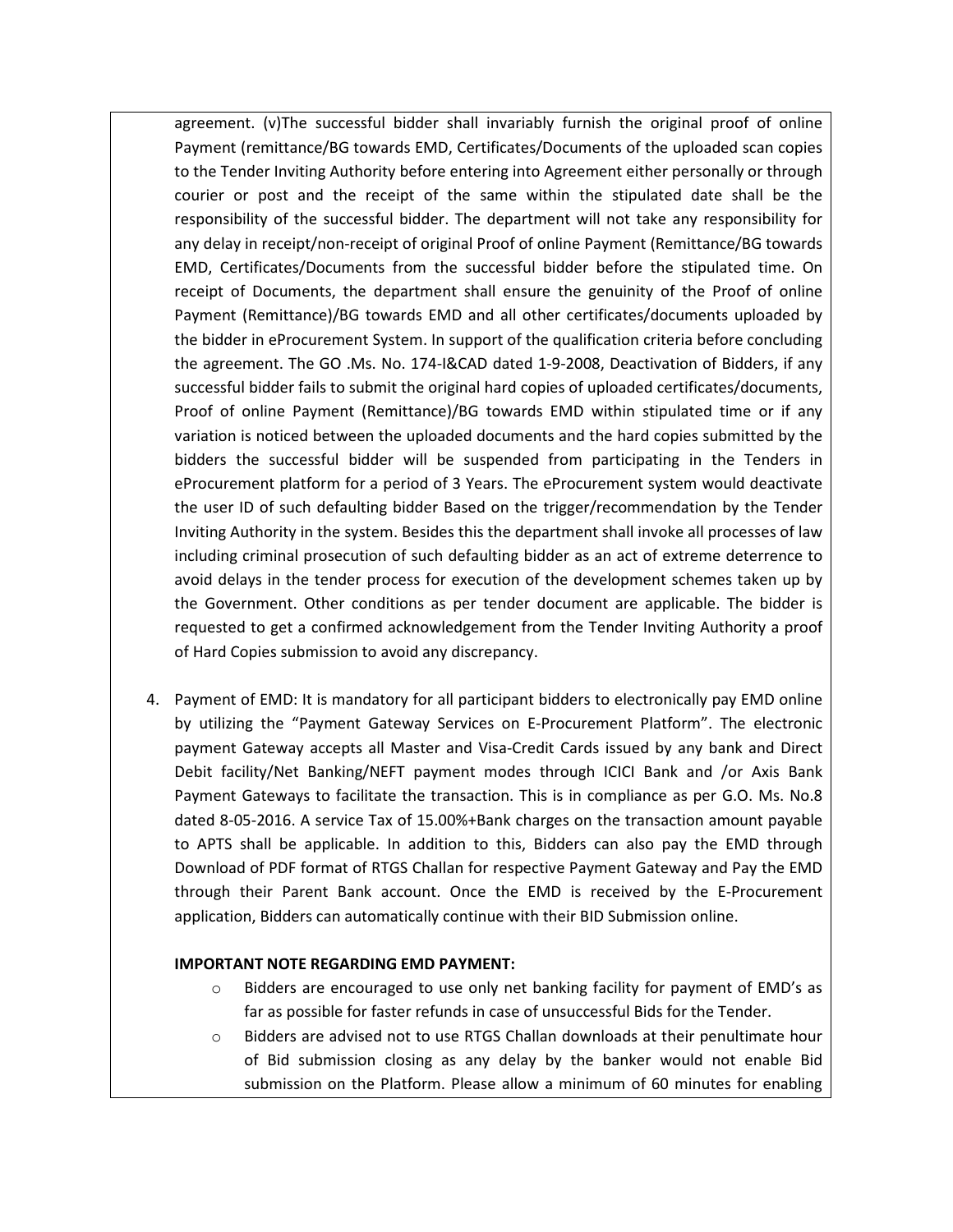"Continuation of Bid Submission" from the time the Pool Account receives credit of the EMD from the Bidder's Bank for both NEFT and RTGS transfers. For RTGS transfers, the Pool Account may be immediate credit whereas NEFT transfers would follow RBI payment cycle time.

- o Bidders are advised to pay the EMD online at least T-1or T-2 days before Bid submission closing date(T= Bid submission closing date) to avoid last minute delays and denials of successful Bid submission and to take care of any delays in banking procedures.
- o **Unsuccessful Bidder EMD Refund Process**: -The Bid is declared unsuccessful, under the following circumstances. Bid submitted by the bidder is not the lowest Bid. Upon finalisation of the L1 Bid. Technical Disqualification of the Bid in case of 2 cover system. EMD paid but bid not submitted. EMD refund will be initiated by the Tender Inviting Authority directly and through online only and through the same payment channels as EMD received by the Department. ( RTGS/NEFT/Credit Card/Debit Card Refund), within 30 days from the date of publishing the Decision/Result .However,Vupadhi/GOAP will not be held responsible for the delays occurring due to banking channels/procedures/processes of the respective vendor.
- o **IMPORTANT NOTE REGARDING EMD REFUNDS:** Bidders are requested to use discretion in their choice of payment channel for remittance of EMD. Time taken for Refunds under Ideal conditions (1).Net Banking/NEFT/RTGS Challan: One (1) Banking Business Day from time of initiation of refund by Tender Inviting Authority subject to RTGS/NEFT timings of RBI. (2) Credit Card/Debit Card: 7-10 working days from time of initiation of refund of Tender by the Tender Inviting Authority. However, this may be longer in case of certain Bank Cards. In case of delays, Bidders are requested to contact the card issuing bank for faster resolution.
- o **Payment of Transaction Fee**: It is mandatory for all the participant bidders from 1st January 2006 to electronically pay a Non-refundable Transaction Fee toM/s .APTS, the service providers through "Payment Gateway Service on E-Procurement Platform". The Electronic Payment Gateway accepts all Master and Visa Credit Cards issued by any Band and Direct Debit facility/Net Banking of ICICI Bank, Axis Bank to facilitate the transaction. This is in compliance as per G.O. Ms. 13 dated 07-05-2006. A service Tax of 15.00 % plus (+) Bank charges on the transaction amount payable to APTS shall be applicable.
- o **Corpus Fund:** As per G.O.Ms.No. 4 User Departments shall collect 0.04% of ECV (Estimated Contract Value) with a cap of Rs 10000/-(Rupees Ten Thousand only) for all works with ECV uptoRs 50.00 crores, and Rs 25000 (Rupees Twenty Five Thousand Only) for works with ECV above Rs 50.00 crores, from successful bidders on e-Procurement Platform before entering into agreement/issue of purchase orders towards e-procurement fund in favour of Managing Director APTS. There shall not be any charge towards e-procurement fund in case of works, goods and